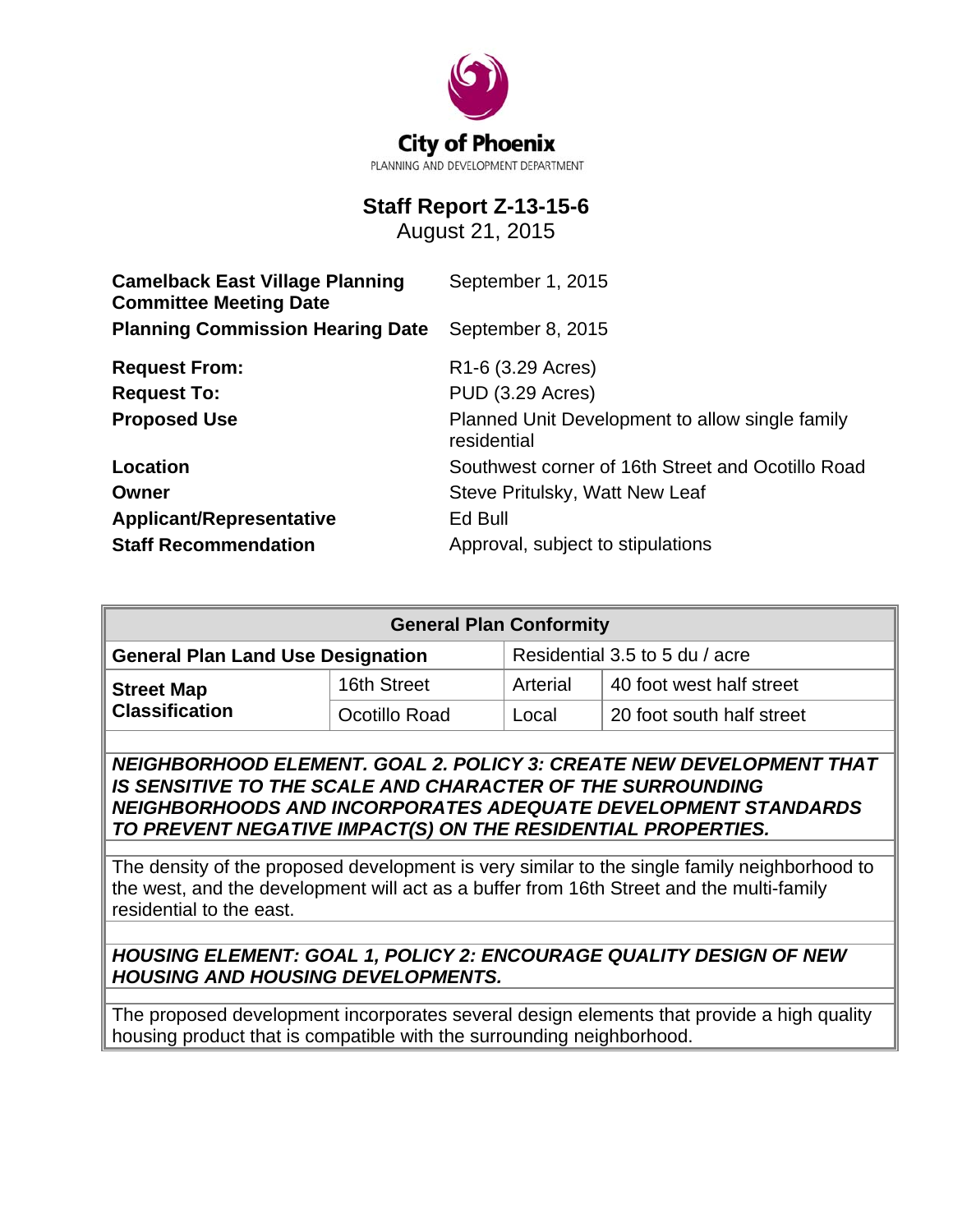## *CONSERVATION, REHABILITATION & REDEVELOPMENT ELEMENT, GOAL 5: PREVENTION OR ELIMINATION OF DETERIORATION AND BLIGHT CONDITIONS SHOULD BE PROMOTED TO ENCOURAGE NEW DEVELOPMENT AND INVESTMENT.*

The proposed development would redevelop a vacant lot, previously occupied by a vacant deteriorating single family home into a new development that will be an asset for the community.

# **Background/Issues/Analysis**

## SUBJECT SITE

- 1. This request is to rezone a 3.29 acre site located at the southwest corner of  $16<sup>th</sup>$  Street and Ocotillo Road from R1-6 (Single Family Residential) to PUD (Planned Unit Development) to allow single family residential.
- 2. The site is currently a vacant, undeveloped property zoned R1-6. Previously, the site was occupied by one single family home which has been vacant several years. A previous property owner removed the home and cleaned up the site for redevelopment.
- 3. The General Plan designation for the parcel is Residential 3.5 to 5 du/acre. Although the proposal is not consistent with the General Plan designation, an amendment is not required as the subject parcel is less than 10 acres.

# SURROUNDING USES & ZONING

4. *North* 

The properties to the north of the subject site are all zoned R1-6 (single family residential) and developed with two single family homes and a small church.

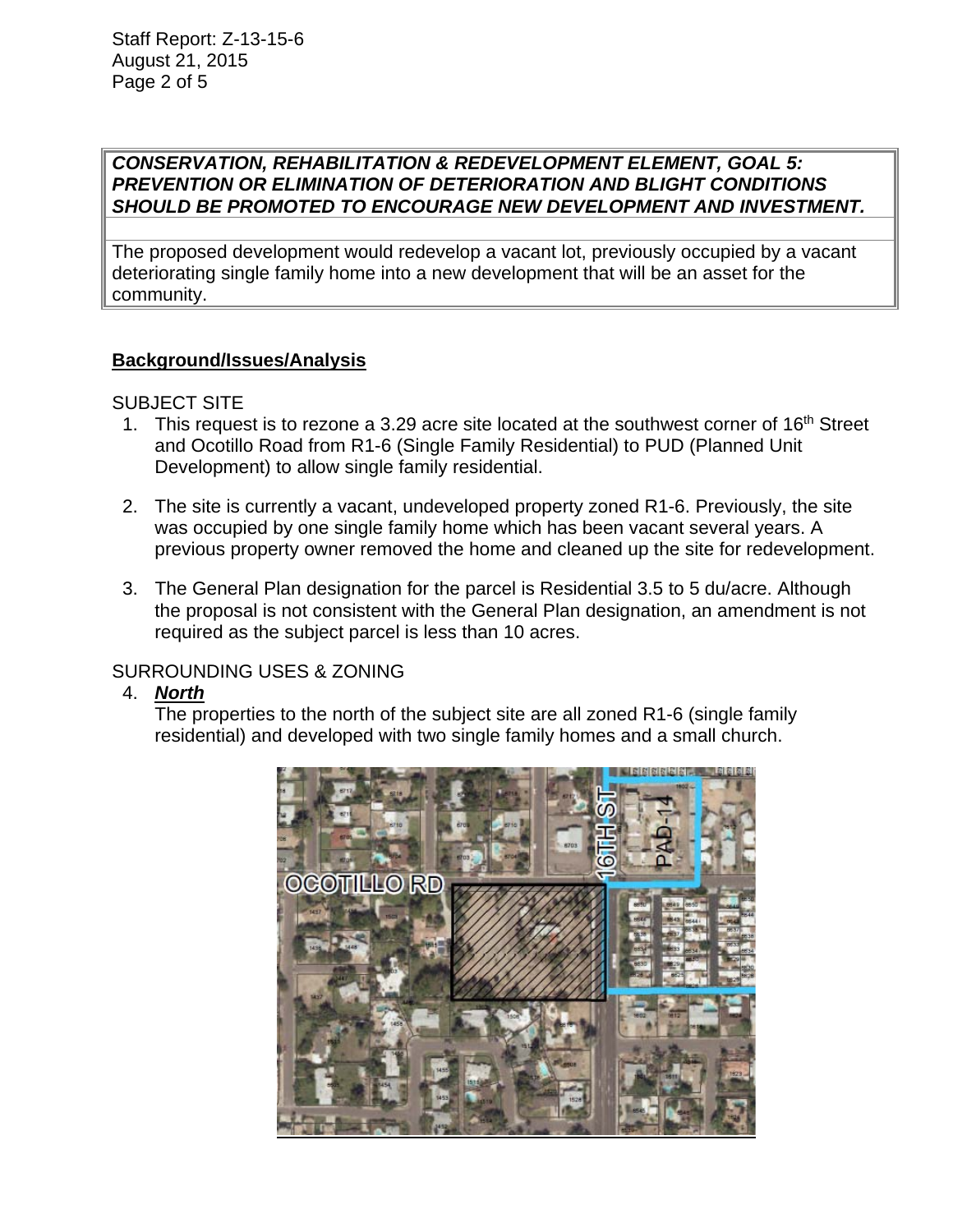# *West*

West of the subject site is one single family residential home zoned R1-6 (single family residential).

#### *South*

The southern boundary is bordered by several single family homes zoned R1-6 (single family residential).

## *East*

To east across 16<sup>th</sup> Street is a single story multi-family residential development zoned R-3 (multi-family residential).

## **PROPOSAL**

 5. The proposal was developed utilizing the PUD zoning designation which allows an applicant to propose uses, development standards, and design guidelines for a site. One of the goals of this process is to allow the applicant to develop standards that respond to the surrounding environment more so than conventional zoning districts allow. The end result is property rezoned with standards crafted specifically for the site.

Where the PUD Development Narrative is silent on a requirement, the applicable Zoning Ordinance provisions will be applied.

 6. Below is a summary of the proposed standards for the subject site as described in the attached PUD Development Narrative date stamped August 19, 2015, Attachment B. Many of the proposed standards were designed to allow for a single family residential neighborhood with unusual lot shapes and sizes.

## *Land Use*

The Development Narrative proposes to allow only the single-family residential use and associated uses. The two story homes would be located in a gated neighborhood with amenities such as a small park and other common open space features.

## *Development Standards*

The proposed development standards would limit the maximum building height to 30 feet and two stories with lot coverage for the development limited to a maximum of 40% with an allowance of an additional 10% for shade structures. Building setbacks will be a minimum of 5 feet from each side, and additional landscape setbacks of 5 feet will be provided along the street frontage. Individual lots will be 50 feet by 65 feet, allowing for a unique housing type.

## *Landscaping Standards*

The applicant will be required to provide a five foot landscape setback along the street frontage of the property. The landscape setback will include trees placed between 20 and 30 feet on center. In addition, the applicant will be required to provide a five foot landscaped area between the curb and the sidewalk along 16<sup>th</sup> Street.

## *Parking*

The applicant is providing adequate parking for residents on site. Each unit will have two covered parking spaces. Individual lots will have an average of one additional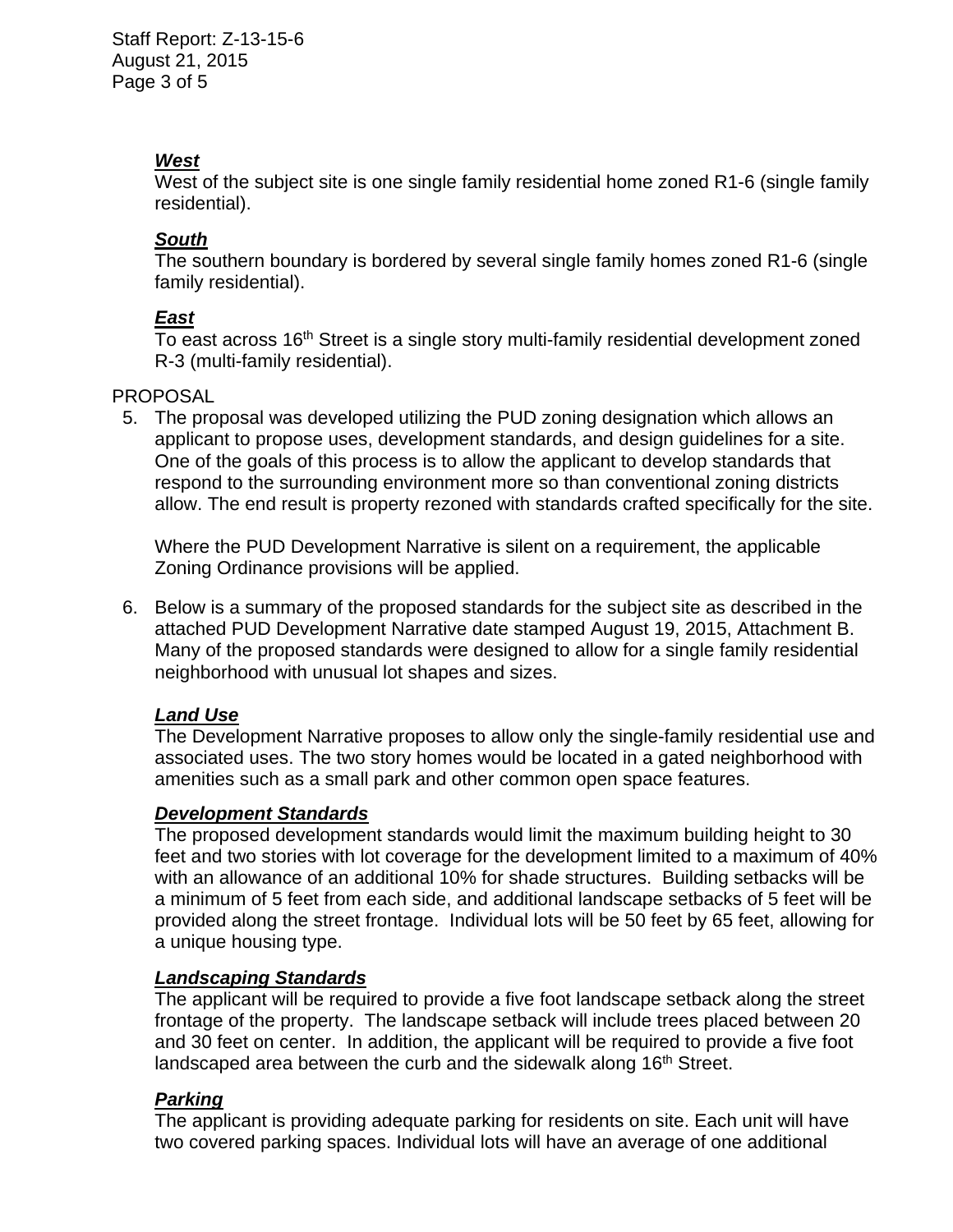Staff Report: Z-13-15-6 August 21, 2015 Page 4 of 5

> guest space per unit. In addition, a minimum of 0.75 spaces for unreserved guest spaces will be provided per unit throughout the development and adjacent street frontage.

## *Shading*

The applicant has agreed to provide 50% shading for the walkways along the adjacent streets.

#### *Design Guidelines*

The Development Narrative includes several design elements created to position the development as a distinctive project for the area, while blending in with the existing neighborhood. Design elements include a unusually shaped lots, architectural articulations on the front elevations of the homes, roofline variations to minimize massing and enhanced view corridors and concentrated active common space

#### *Phasing*

The project will be constructed in one phase.

#### *Signage*

Signs for this PUD will be in conformance with the Sign section outlined in the Zoning Ordinance.

#### *Sustainability*

The applicant has incorporated several sustainable elements into the proposal, including a synthetic turf zero water-use system, common area xeriscape, shading, and low flow water features.

## STREETS AND TRAFFIC

- 7. The Street Transportation Department has indicated a ten foot sidewalk easement along 16th Street and a five foot sidewalk easement along Ocotillo Road will be required. The Street Transportation Department has also indicated that a 6 foot wide, detached sidewalk will be required along 16th Street to comply with the City's Complete Streets Policy. Stipulations have been added to address these requirements. In addition, the applicant has agreed to build a 5 foot sidewalk along Ocotillo Road.
- 8. A Traffic Statement has been submitted to the Street Transportation Department. The traffic statement has not yet been approved, however the Street Transportation Department does not anticipate a negative impact from the development.

#### **MISCELLANEOUS**

- 9. The City of Phoenix Floodplain Management division of the Street Transportation Department has determined that this parcel is not in a Special Flood Hazard Area (SFHA), but is located in a Shaded Zone X, on panel 1745 L of the Flood Insurance Rate Maps (FIRM) dated October 16, 2013.
- 10. Development and use of the site is subject to all applicable codes and ordinances. Zoning approval does not negate other ordinance requirements and other formal actions may be required.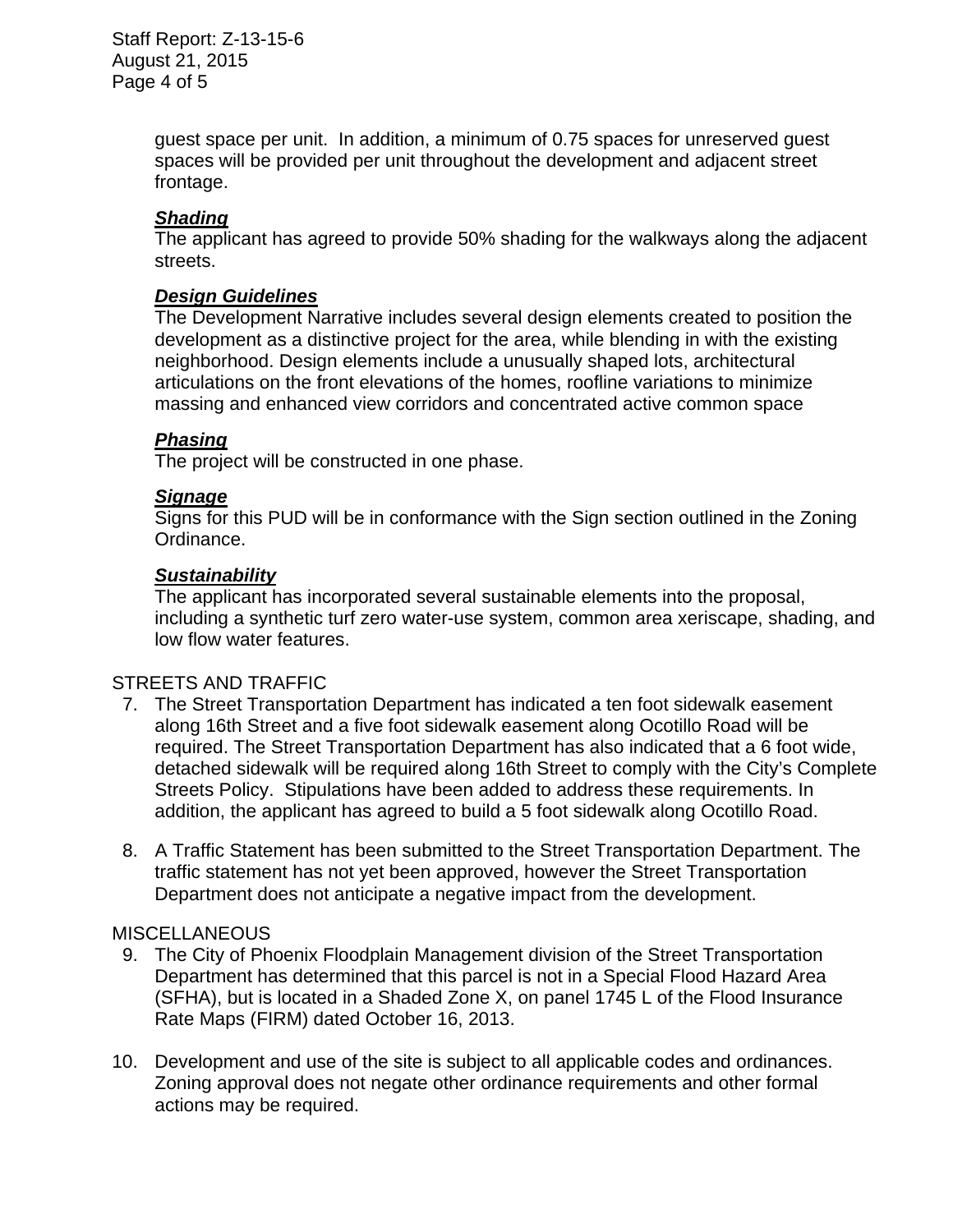Staff Report: Z-13-15-6 August 21, 2015 Page 5 of 5

# **Findings**

- 1. The proposal is consistent with the General Plan designation.
- 2. The proposal is compatible with existing residential developments in the area.
- 3. The proposed development would redevelop a blighted and deteriorating property into an asset for the community.

#### **Stipulations**

- 1. An updated Development Narrative for the 16th & Ocotillo PUD reflecting the changes approved through this request shall be submitted to the Planning and Development Department within 30 days of City Council approval of this request. The updated Development Narrative shall be consistent with the Development Narrative date stamped August 19, 2015.
- 2. The property owner shall dedicate a 10 foot sidewalk easement on the west half of 16<sup>th</sup> Street for the length of the project as approved by the Planning and Development Department.
- 3. The property owner shall dedicate a 5 foot sidewalk easement on the south half of Ocotillo Road for the length of the project as approved by the Planning and Development Department.
- 4. The property owner shall construct a 6 foot wide sidewalk along 16<sup>th</sup> Street which shall be detached with a minimum five foot wide landscaped strip located between the sidewalk and back of curb as approved by the Planning and Development Department.

**Writer**  Xandon Keating August 19, 2015

**Team Leader**

Josh Bednarek

**Attachments** 

Attachment A: Sketch Map Attachment B: 16th & Ocotillo PUD date stamped August 19, 2015